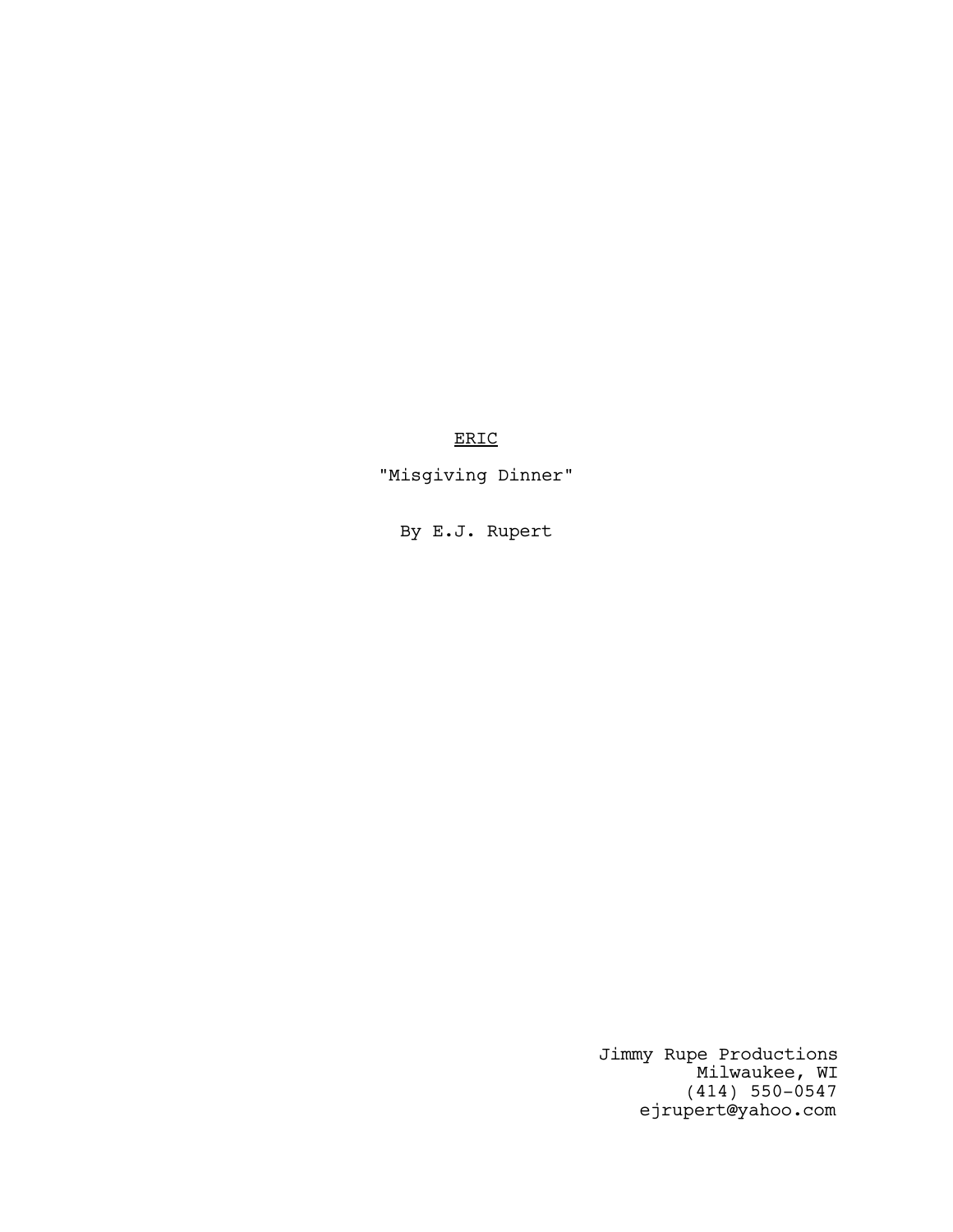INT. NELSON HOUSE - MATT AND RHONDA'S BEDROOM - MORNING

MATT JAMES and his wife, RHONDA NELSON-JAMES, start to awake from their bed.

> MATT Happy Turkey Day, honey.

## RHONDA

(stretching) You too, baby.

MATT

Well, time to get up and get ready for the game.

(sniffs) Hey, isn't there supposed to be some Thanksgivingy smells from the kitchen, like turkey cooking, pies baking?

RHONDA Now you know you're asking the wrong person.

**MATT** When is Cynthia supposed to start cooking?

RHONDA You gave her the day off, remember?

MATT No, I gave her the 25th off, which was yesterday. And she said she'd come back the next day to cook.

RHONDA Matt, isn't today the 25th?

MATT (quickly gets out of bed) Awww, shhh...

Matt darts out of bed and runs downstairs to the living room. ERIC NELSON, 14, and TIMMY ROBERTS, 40's, sit and watch TV.

> MATT (CONT'D) Crap, crap, crap, crap.

> > ERIC

Morning, Matt.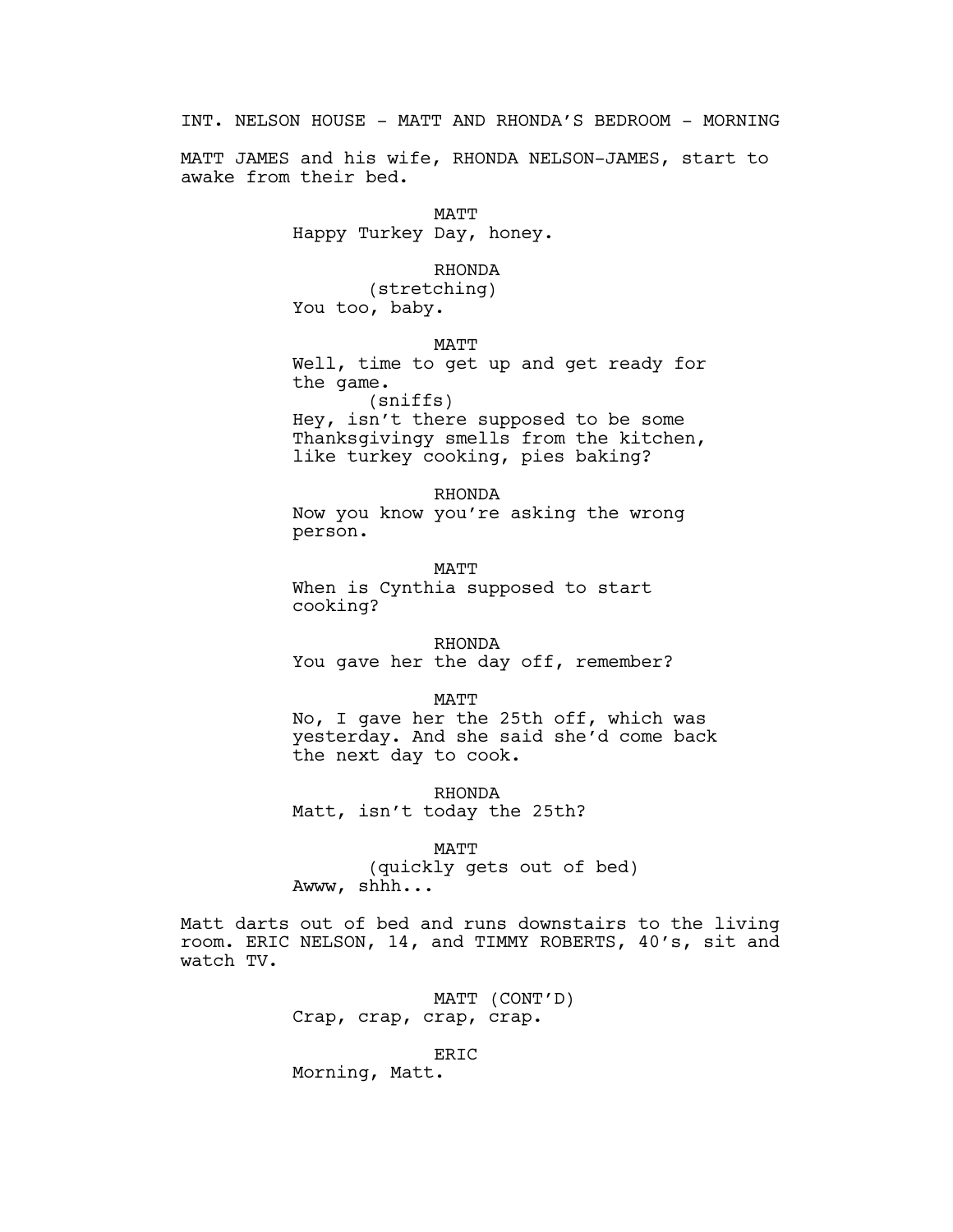**TTMMY** The game's about to start.

MATT No time for that right now. What's today's date? Please say the 26th.

ERIC

It's the 25th.

MATT

That's not what I asked you to do, son! Where's my planner?

He pulls out the planner from the coffee table and flips through it. Rhonda enters the living room.

> MATT (CONT'D) It says the 26th right here.

RHONDA This is from last year! Didn't you buy one for this year?

**TTMMY** 

Too late now.

#### ERIC

That's why I was late turning in my history project, guys!

### RHONDA

(to Eric) Then you would have been early. Nice try, you're still grounded.

### ERIC

Dang.

### RHONDA

How are we gonna have Thanksgiving dinner now? Billy's coming home this afternoon!

MATT

The stores are still open. Maybe you should run to it!

ERIC AND TIMMY (sotto voce) Wrong answer.

Rhonda looks and frowns at Matt.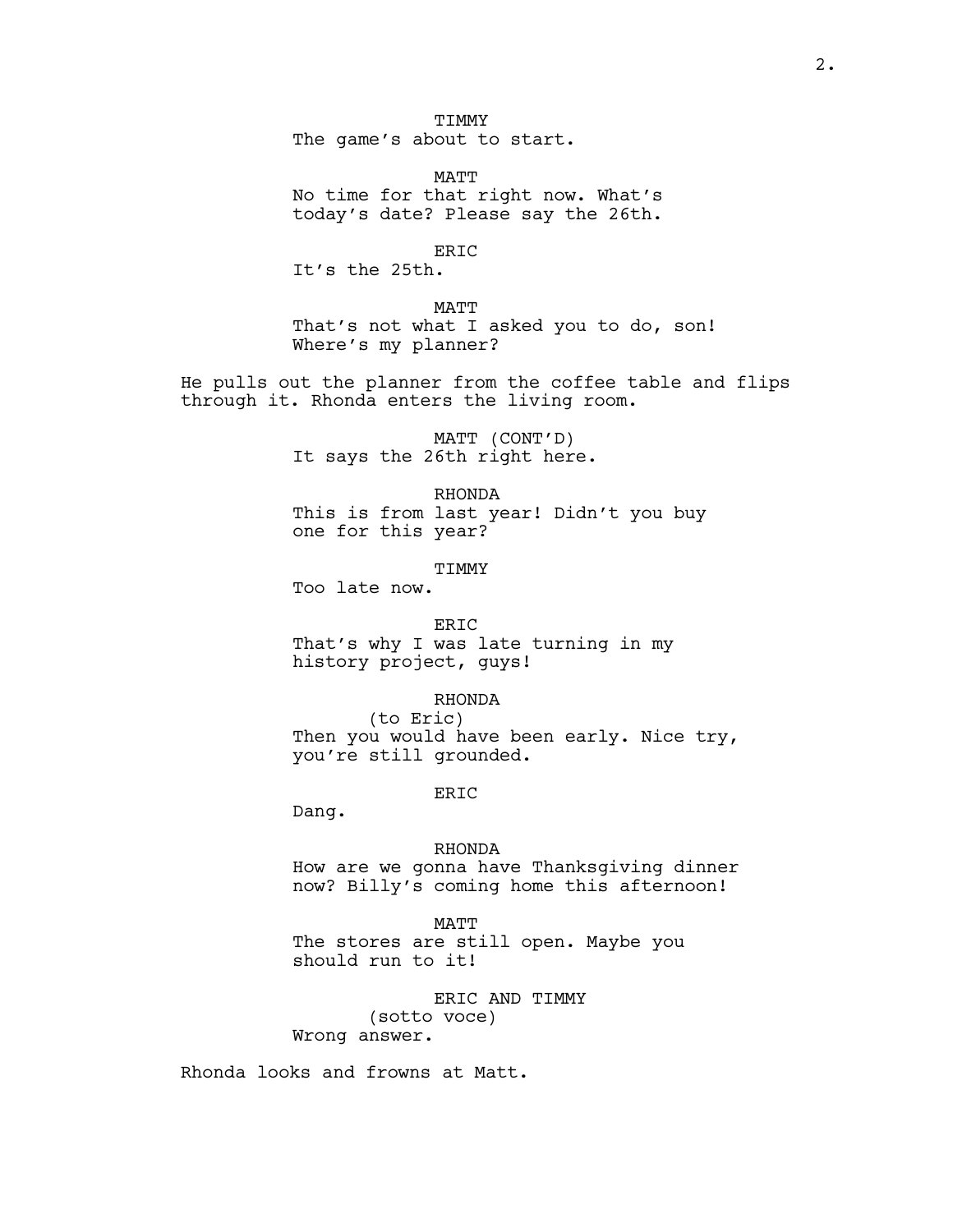### MATT

Me? But I'm gonna miss the game!

ERIC Don't worry, Matt. I'll record it. You can watch the Bears lose later.

#### MATT

(sighs) But it's not the same.

RHONDA

It's what you get for giving Cynthia the whole Thanksgiving off!

MATT But I didn't know the 25th was Thanksgiving!

#### ERIC

Did Cynthia ask you, or did you give it her?

MATT Well, she knew not to ask me.

RHONDA Yeah, because she asked me first, and I told her the morning of Thanksgiving, if anything.

MATT Then she asked me about the 25th, and I pulled out my calendar. (pauses) Wow, well played.

TIMMY Wait, so Cynthia Mom-and-Popped Mom and Pop?

Timmy breaks out laughing. Eric joins him.

### MATT

(to Eric) You know, just for that, son, you're coming with me.

ERIC Aw, man! Well, what about Timmy?

MATT Oh yeah, I forgot.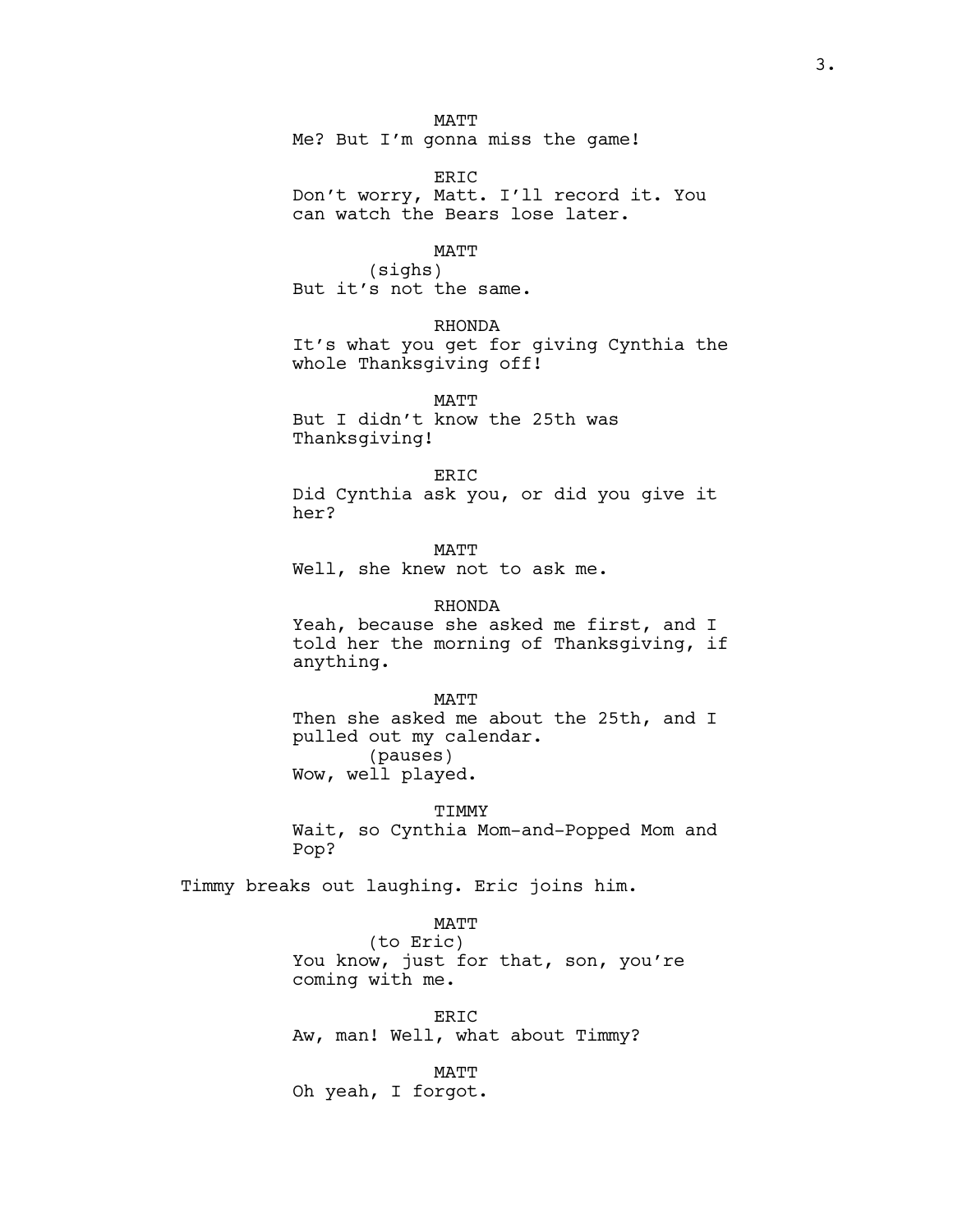The door opens. It is snowing out. Timmy is tossed out of the house.

### TIMMY

## AARRGH!

SFX: THUD into a snow bank off-screen.

INT. NELSON HOUSE - LIVING ROOM - SAME

MATT

Alright, Rhonda, we'll be back.

RHONDA Do you want me to fix something until you guys come back?

MATT No. We want it to be a happy Thanksgiving.

RHONDA Right. Hey, be careful on the roads.

MATT Why? This is Wisconsin. It's just a little...

INT. BILLY AND RON'S APARTMENT - SAME

BILLY NELSON, 18, looks out the window.

BILLY ...snow! Man, look at all of it!

RON TYSON, 18, walks with his luggage.

RON

I know. And it was just 45 degrees yesterday.

BILLY "If you don't like the weather here, wait a day." They weren't lying.

RON I was just on the phone. Our bus is delayed. I'll never make it to Chicago now.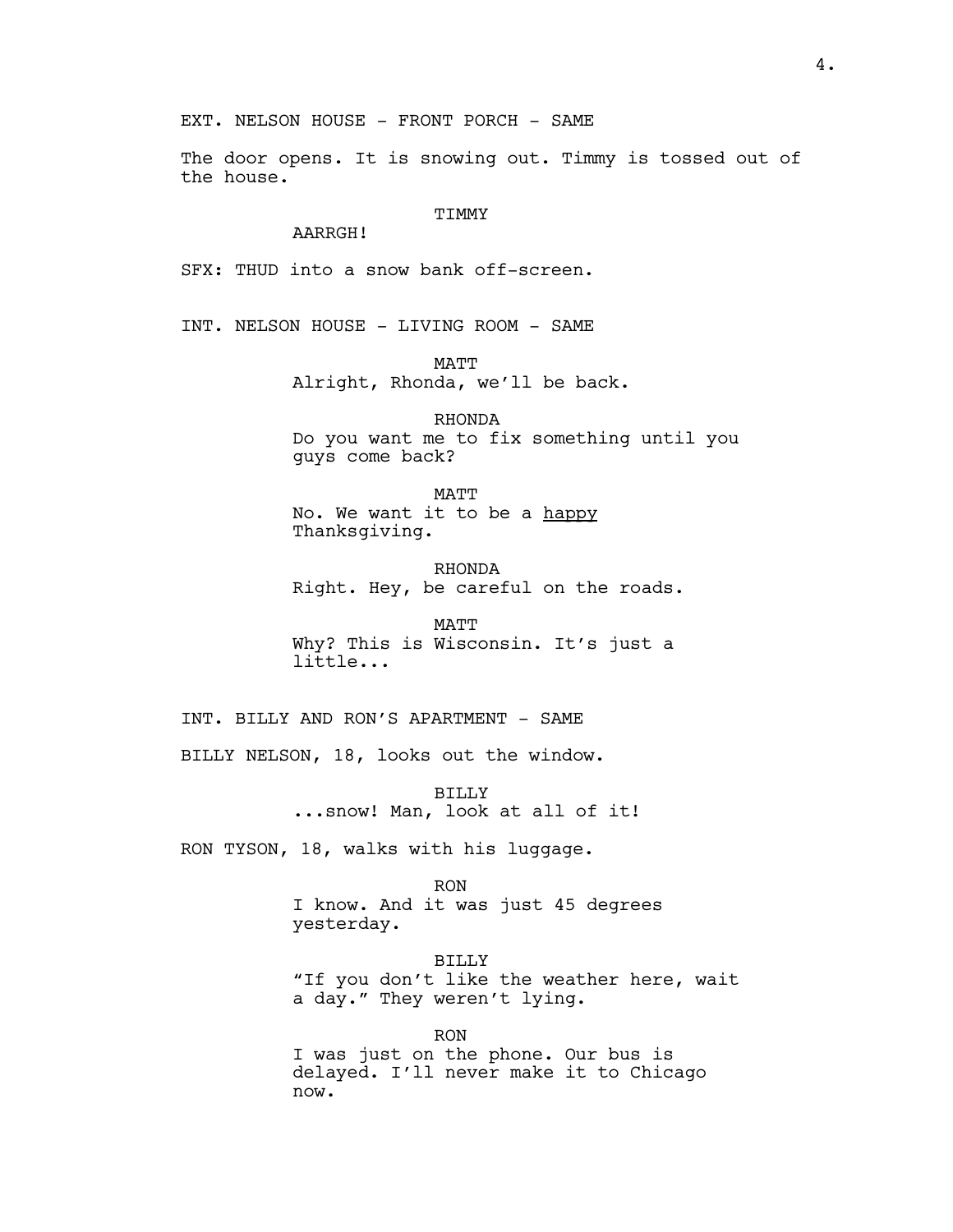BILLY And my car's still down. Dang, I really wanted to get back home.

RON There's still a chance, for you, anyway. Milwaukee ain't that far from here.

BILLY I hope so. I can't miss that dinner.

RON Your mother's cooking right now, huh?

BILLY No, the only one who cooks in the house is...

INT. MCNAIR RESIDENCE - SAME

PETER MCNAIR, 30's, enters the apartment with his children, POLLY, 10, and PABLO, 7.

> PETER ...Cynthia! The kids are back!

Peter's ex-wife, CYNTHIA MCNAIR, 30's, enters the living room.

CYNTHIA

Well, it's about time!

PETER Look, I only get to have them a couple days a week.

### CYNTHIA

Whatever.

PABLO Guys, it's Thanksgiving. Please don't argue today.

POLLY

Yeah, save it for tomorrow.

PETER

(to Cynthia) How were you able to get today off, anyway?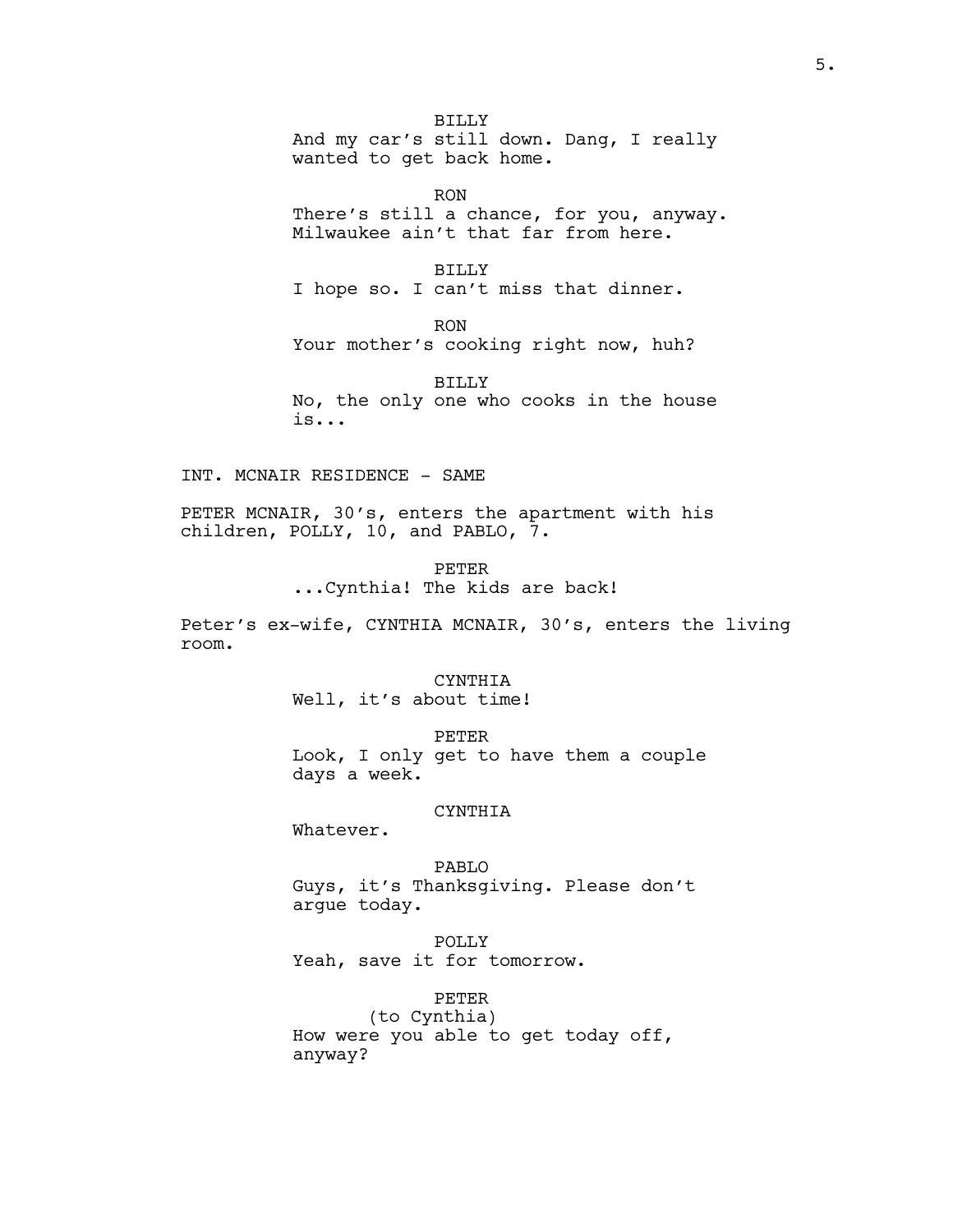# CYNTHIA

I asked Rhonda for the day off. She said no, but Matt said yes.

PETER Ah, you Mom-and-Popped them. Very clever. (to the kids) Don't ever do that.

## CYNTHIA

It wasn't really that hard to do. That fool still has last year's calendar.

PETER

Well, off I go back in the blistering cold and snowy roads to have Thanksgiving dinner by myself.

#### CYNTHIA

Oh, I'm sure you can call one of your many girlfriends.

PETER

I'm not dating anyone.

#### CYNTHIA

You got all of that out of your system when you were with me, right?

#### PETER

No, you numbed me from dating anyone else ever again.

### POLLY

Guys...

#### PETER

Sorry.

# CYNTHIA

(hesitating) Peter, would you like to stay with us for dinner?

#### PETER

That's very nice of you! I will stay!

The kids cheer.

### PETER (CONT'D)

As long as you serve up my favorite dish! And that is...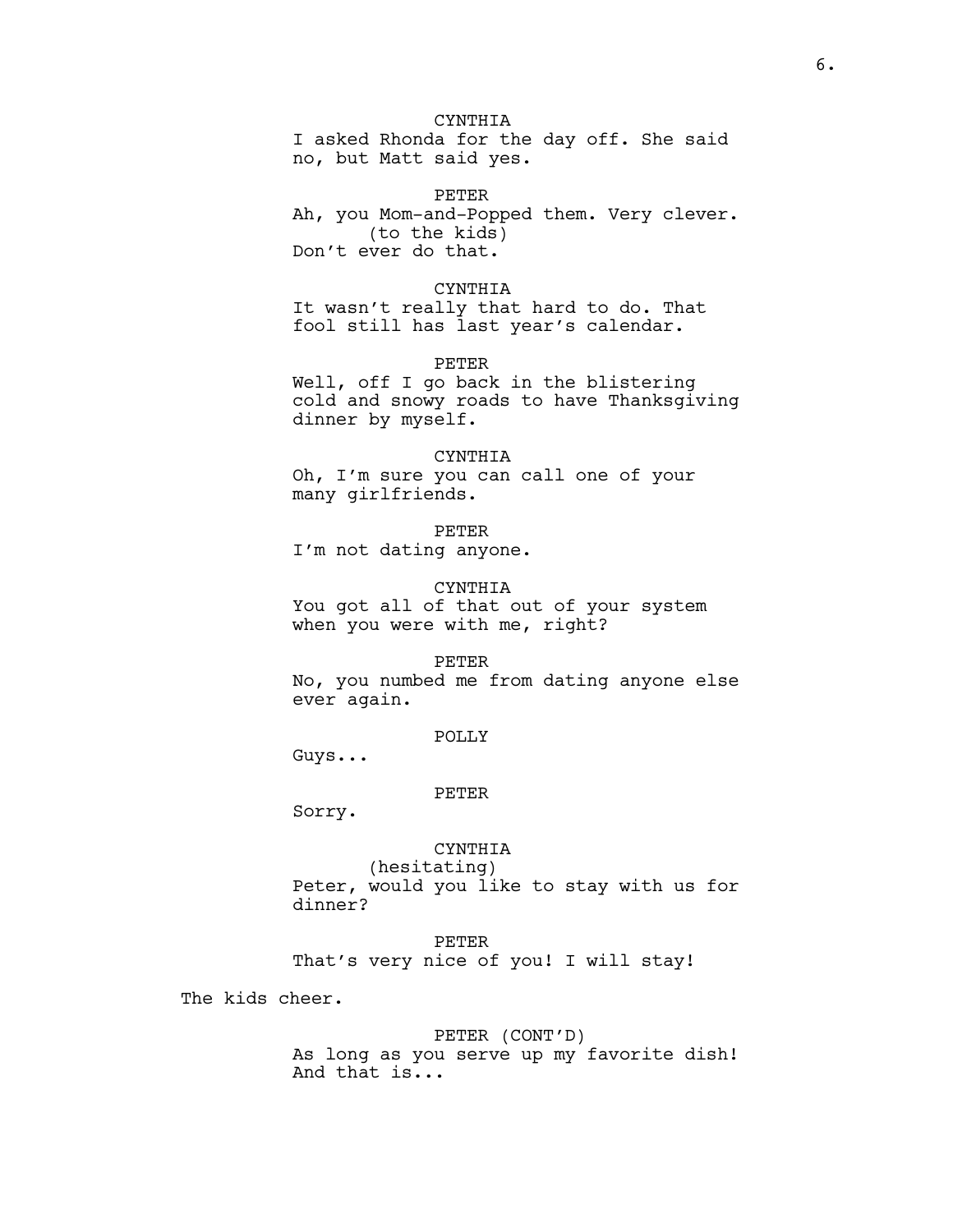INT. GROCERY STORE - SAME

Eric stands in the meat section and shows a package to Matt.

> ERIC Disposable underwear?

> > MATT

Some fool was too lazy to put it back. Move it out the way and grab a Cornish hen.

Eric grabs a Cornish hen and puts it in the shopping cart. He and Matt head to the checkout line.

> MATT (CONT'D) We're doing good on time. Maybe I can still catch kickoff.

Matt accidentally bumps his cart into GRETCH JACKSON, 20's, a rough, thuggish, woman.

### GRETCH

Hey!

#### MATT

Sorry. Oh no, Gretch! Look we don't want any trouble. We're trying to get back home.

ER<sub>TC</sub> Yeah, so save your robbery for another day.

**GRETCH** Home? Hell, I'm trying to get away from mine. That's why I'm here. Volunteered for a store run.

#### MATT

Hmmph.

Gretch loads her items on the belt and approaches the cashier, KATHY HUGHES, a gothic-like African-American girl who wears black makeup. She holds up her hands.

> KATHY (in a lazy voice) Take whatever you want, ma'am.

> **GRETCH** Will you stop it? I have cash!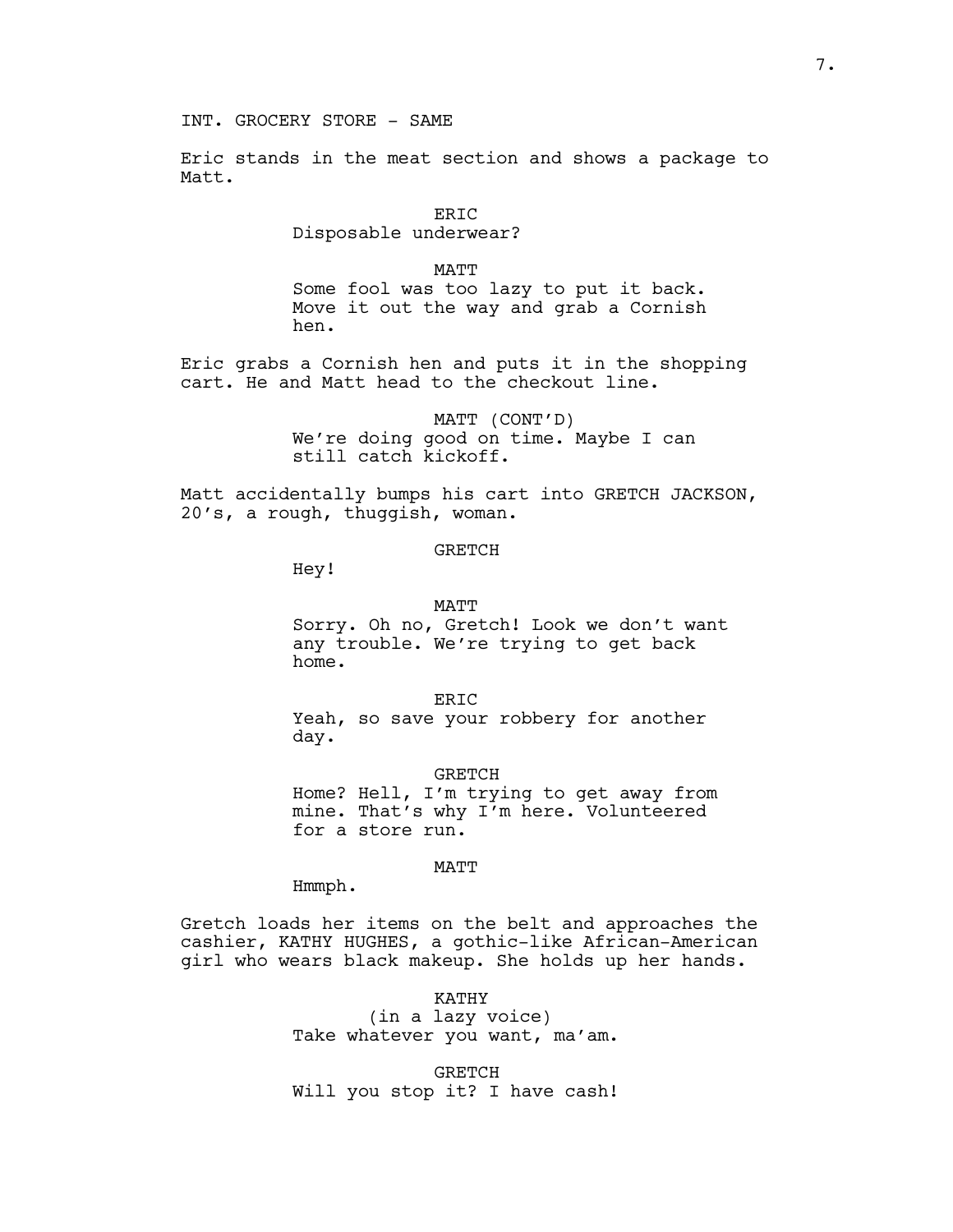Kathy puts her hands down and takes Gretch's money.

MATT You pick one day out of the year to be a respectable woman.

GRETCH After taking so much from everyone all year, I like to give back.

ERIC By giving money to the store for buying one of their items.

**GRETCH** 

Yeah, now shut up.

ERIC And she's back.

A CITY WORKER enters the doors of the store. Behind him is a blizzard and a huge snow bank.

> CITY WORKER Everybody, I wouldn't make plans to go home yet. The roads are blocked, and it's a mess. You're gonna be here a while.

> > GRETCH

Good.

## MATT

No, bad!

He and Eric run to the windows.

KATHY Sir, you have to pay for these things.

MATT We're not going anywhere!

KATHY

I have to say that. One more strike, and I'm fired. I don't really care.

Matt sighs.

INT. NELSON HOUSE - LIVING ROOM - LATER

Rhonda watches TV. The family pets, Bony the dog, and Eddie the cat, sit next to her. The power then goes out in the house.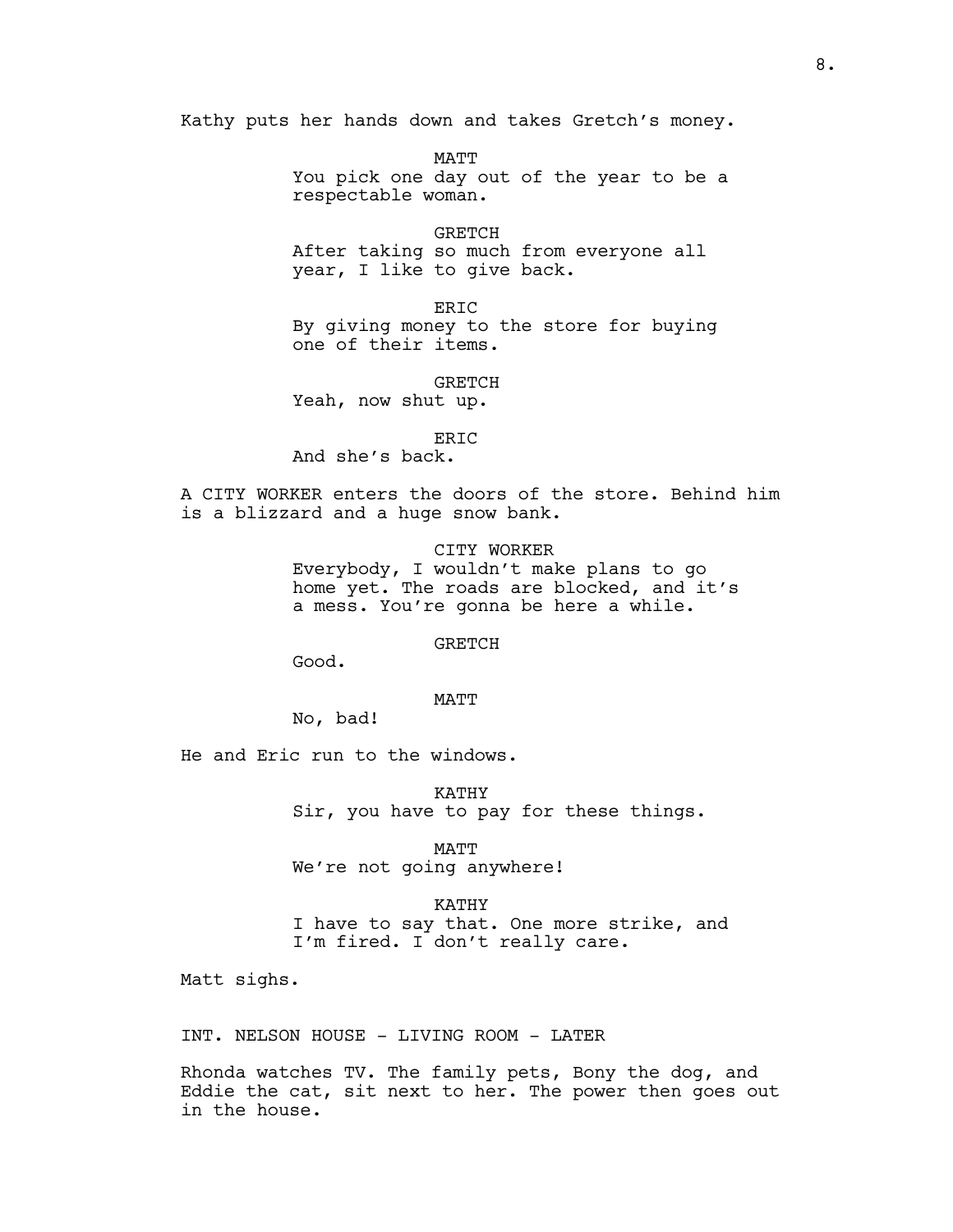RHONDA I can't believe it! The power AND the heat is out!

She turns on the flashlight on her phone, grabs a blanket, and sits back down.

> RHONDA (CONT'D) (to the pets) No family, but at least we're all together, right?

Bony and Eddie look at each other, then run off of the couch.

RHONDA (CONT'D)

Great.

She dials on her phone.

INT. BILLY AND RON'S APARTMENT - SAME

Billy and Ron walk around the apartment.

RON

What are we gonna do? We can't be stranded here. We don't even have any food!

BILLY What are you talking about? We have a few beers here.

RON Well, that's true. But we still need some food for Thanksgiving!

SFX: Billy's phone RINGS.

BILLY Hello? Yeah, Mom, I was just about to call you. We're stranded. (pause) The power's out? You better call it in. (pause) Yeah, call me back. I need to go and console Ron.

RON (talking on his phone) No, Mom, I don't think I'm gonna make it. (pause) (MORE)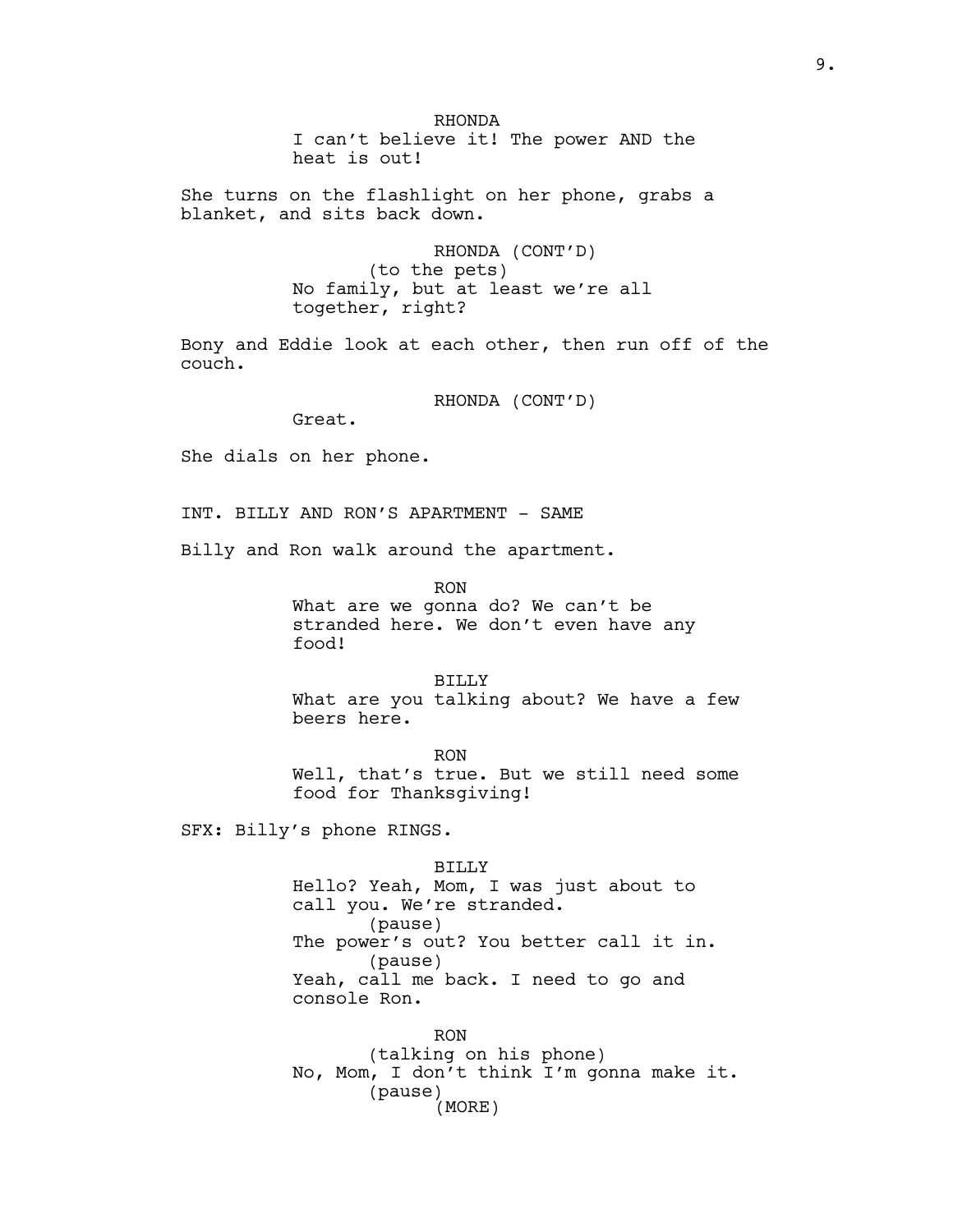Yeah, I know it's bright and sunny down there! (pause) No, I'm not lying. Just turn on the weather. (pause) Mom, I know the Bears are about to play. Just look on your app. (pause) The weather icon on your phone. (pause) No, we won't get disconnected! Just...yeah, that's it. Now... (pause) Hello? Mom? Hello? RON (CONT'D)

Ron puts the phone down.

RON (CONT'D) She trolls her exes all day on the 'Gram but still can't work a cell phone.

Ron stares out the window at the snow.

INT. MCNAIR RESIDENCE - LATER

Polly stares out the window at the snow. She then feels a sprinkle of snow on her head.

> POLLY Hmm. Must be standing too close to the window.

She feels some more sprinkles and turns her head around. Pablo stands behind her with a pail of snow.

PABLO

Snowball fight!

POLLY I'm gonna get you!

Polly chases Pablo around. Polly stops to make a snowball. She throws it at Pablo.

SFX: The snowball SPLATS!

PABLO Hey, there was a bottle cap in there!

POLLY

Oh well!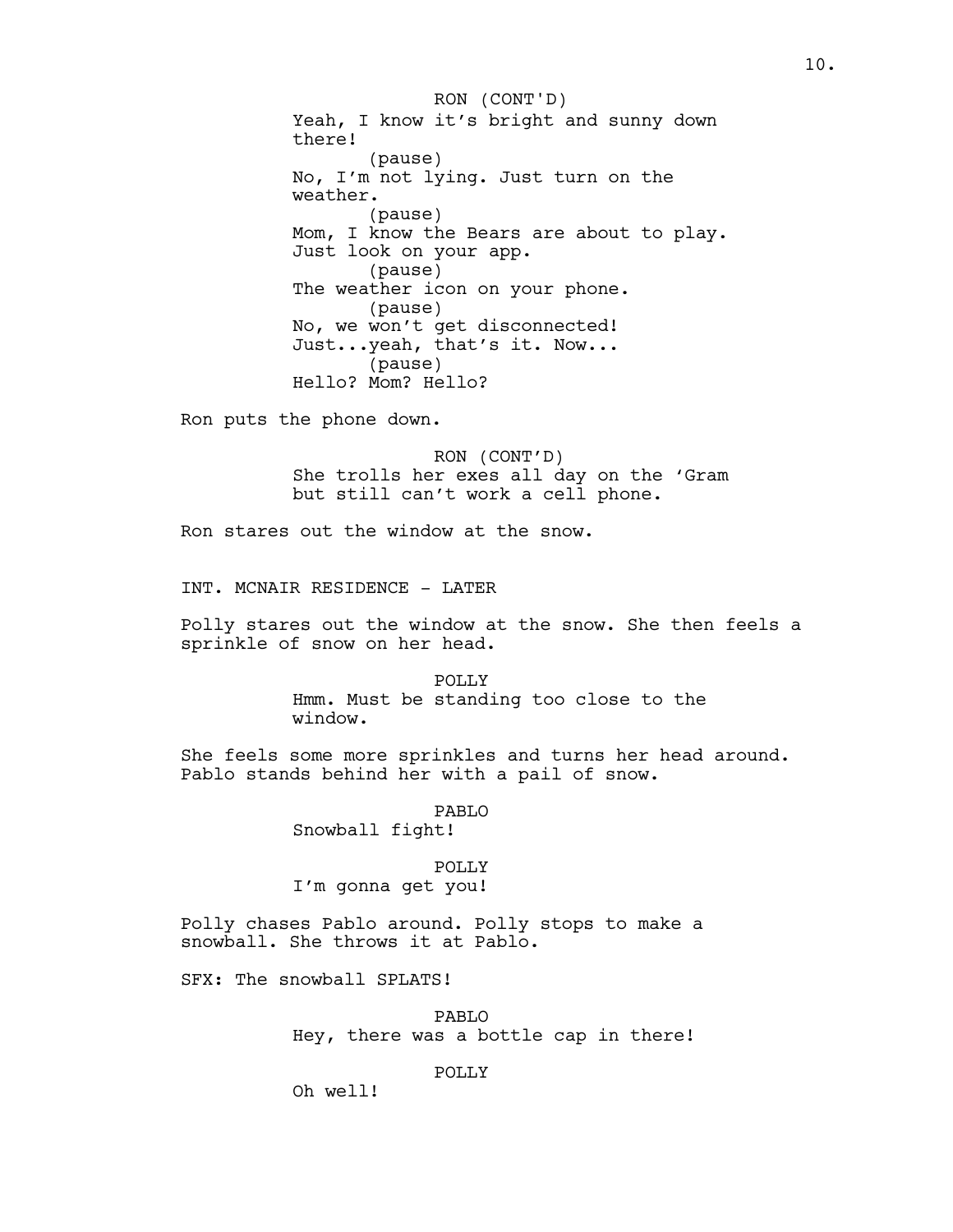PABLO

I'm telling! (calling out) Mom!

POLLY Oh no you don't!

They run up to Cynthia's door.

POLLY (CONT'D) I'm telling on you!

Polly opens the door and walks in.

POLLY, CYNTHIA, AND PETER  $(0.S.)$ 

AARGH!

Polly dashes out of her room.

PABLO What's wrong?

POLLY Let's just say we might have a baby sister next Thanksgiving.

Polly walks away.

PABLO (following her) I don't even like the one I have now.

Peter dashes out of the room wearing Cynthia's pink robe.

PETER Kids, wait, I can explain!

Cynthia walks out wearing a blanket wrapped around her.

# CYNTHIA

Can you really?

PETER

No.

CYNTHIA Well, we have to think of a way.

PETER Can we finish while we do?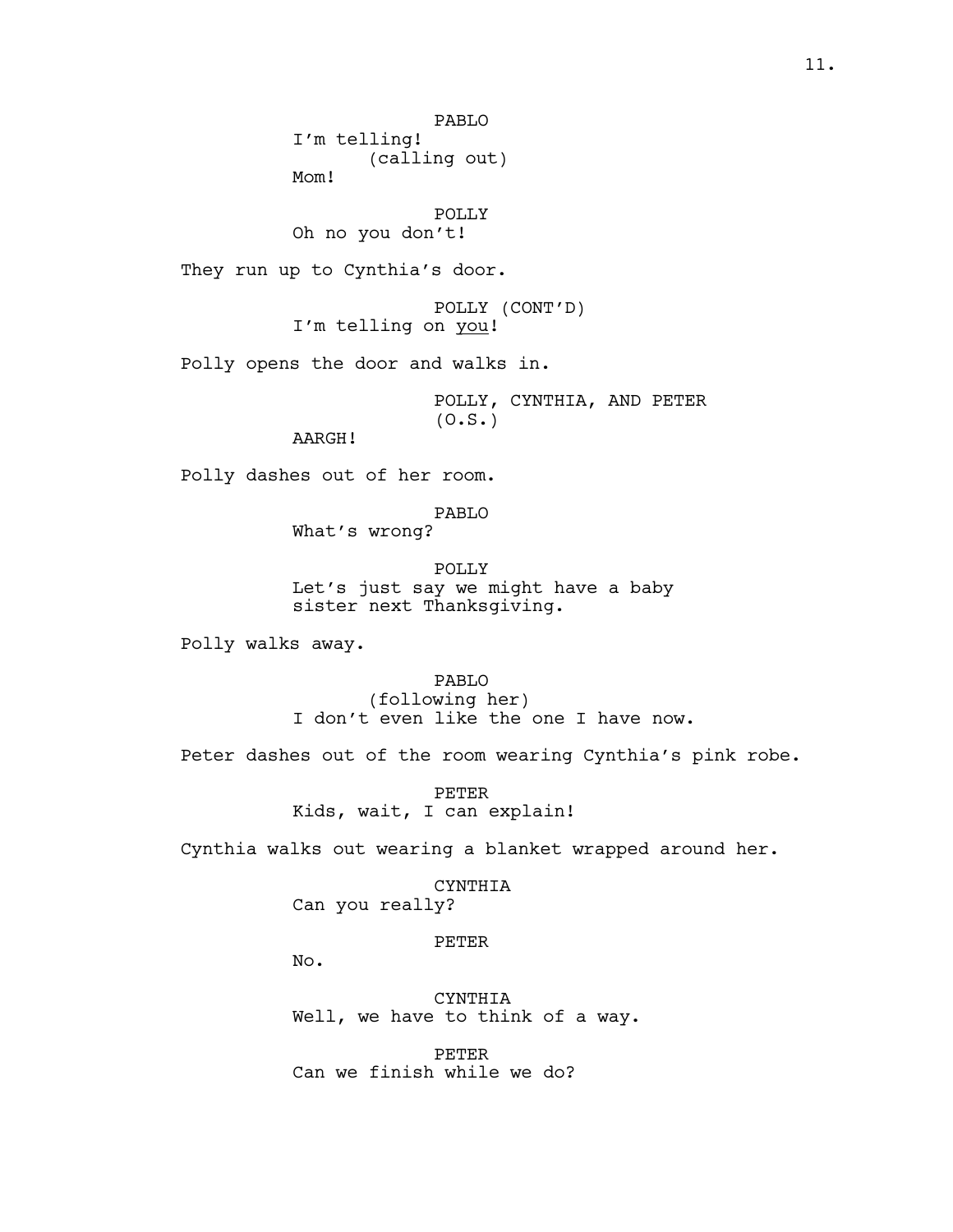They both laugh amorously and dash back into Cynthia's room.

INT. GROCERY STORE - LATER

Matt and the other patrons sit on the floor. Eric walks away from the window.

> ERIC When are they gonna let us out of here? It stopped snowing a while ago.

MATT But they still need to clear the road, son.

ERIC (sitting down and pulling out his phone) This sucks. There's no internet connect here, and even the Angry Birds are getting bored.

### MATT

I know.

ERIC I'll take a little nap. That's what this one's doing.

MATT (rolling his eyes) Who, Chaz Trepur?

## ERIC

No, Gretch.

Eric points to Gretch, who is in a corner sleeping on bags of fertilizer.

> ERIC (CONT'D) Oh yeah, Chaz is sleeping, too.

He points to CHAZ TREPUR, who is laid out over an end cap of canned goods.

SFX: Chaz SNORES.

The city worker enters the store.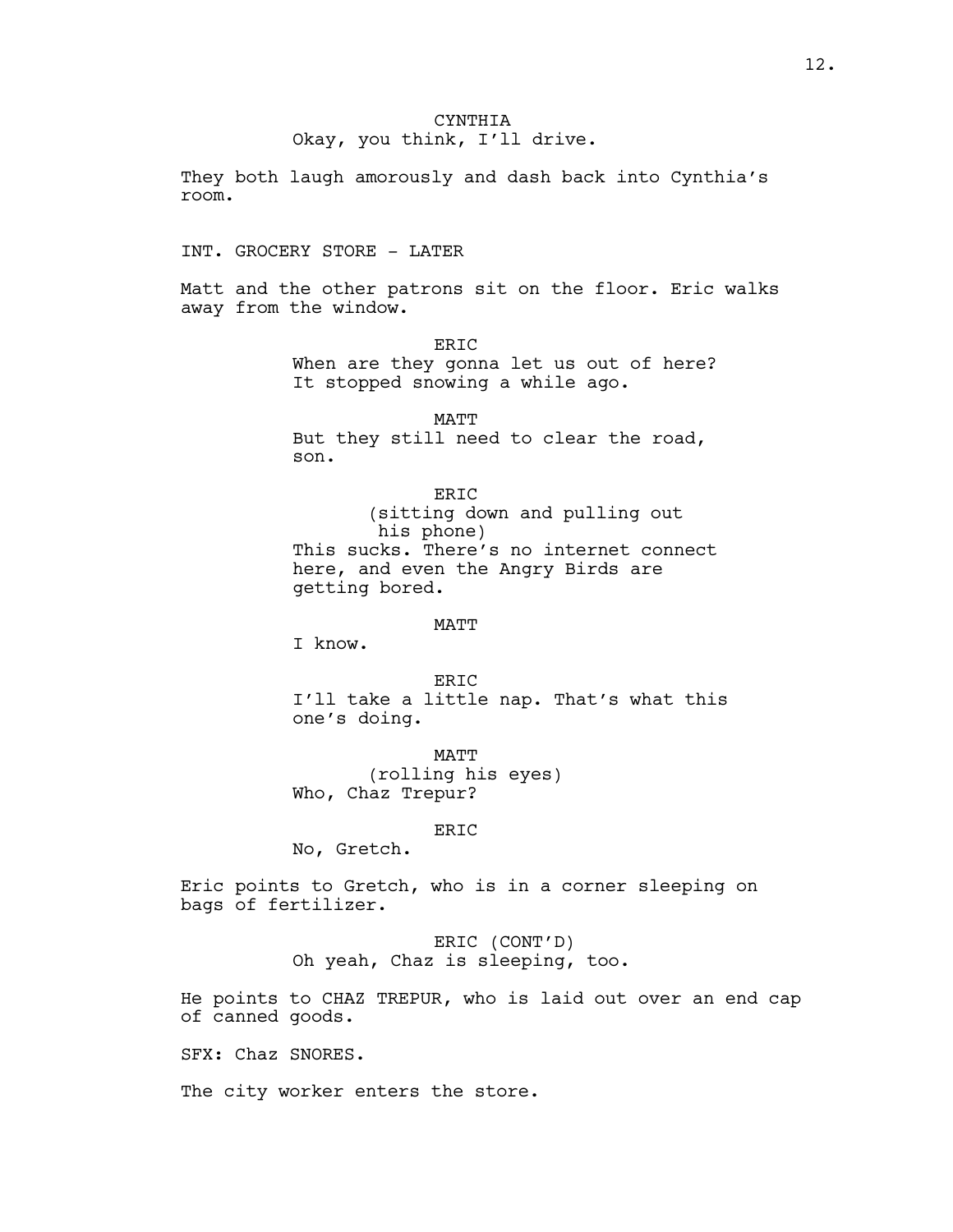CITY WORKER Okay, the roads are clear. You guys can go.

Everybody chatters in relief and gets up.

MATT Finally! Maybe I can still catch the game.

Matt and Eric head for the exit. A MAN stops them in their tracks.

> MAN Nobody's goin' anywhere.

ERIC Yeah, we are. Didn't you hear the guy?

MAN

Well, hear this. (pulls out a gun) Everybody stay where you are! This is a stick up!

Everyone gasps and holds up their hands.

MATT Oh, I can't believe this!

Gretch approaches Matt and Eric.

ERIC Gretch, did you bring your gun with you?

GRETCH (patting herself down) I don't think so.

#### MAN

You mean this? I stole it from you while you were sleeping.

GRETCH Oh, that's right! (to Eric and Matt) Wow, that's thinking on your toes, huh?

Eric sighs.

INT. BILLY AND RON'S APARTMENT - LATER Billy knocks on the bedroom door.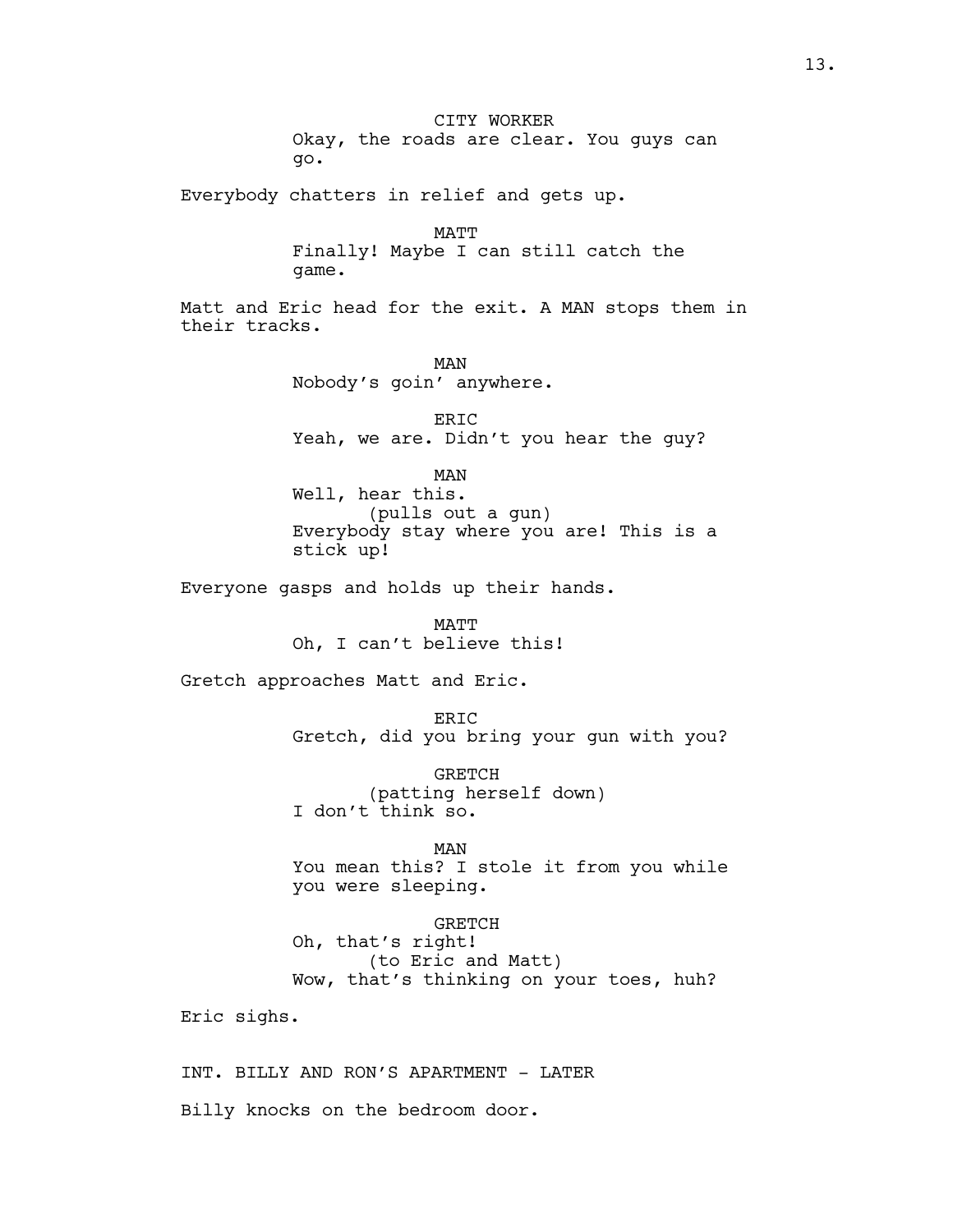BILLY Ron, come out and look at this!

Billy walks to the kitchen table. Ron follows him. On the table are bowls of cereal, a plate full of wrapped peppermint candies, containers of salad, a half-eaten box of pizza, a few bottles of water, and a couple of beers.

> BILLY (CONT'D) Here's our Thanksgiving feast!

> > RON

What in the Charlie Brown is this?!

BILLY

Look, we're snowed in, and I feel your pain. But we can make the most of it. It's all we have left in the house.

RON

You're making me miss Grandma's potato salad with raisins.

## BILLY

Just sit.

They both sit at the table.

BILLY (CONT'D)

Now, I figure that since we can't be with our families, we can at least be with each other and talk about past Thanksgivings with our families.

RON

Alright, sure.

BILLY

But first, carve the leftover pizza.

#### RON

(sighs while cutting the pizza)

Well, I remember how my dad would barbecue in 20-degree weather, while me and my uncles would play football in the backyard.

(chuckles while eating) Meanwhile, one of my aunts would slave over some beans that would end up being untouched. Nobody had the guts to tell her she can't cook!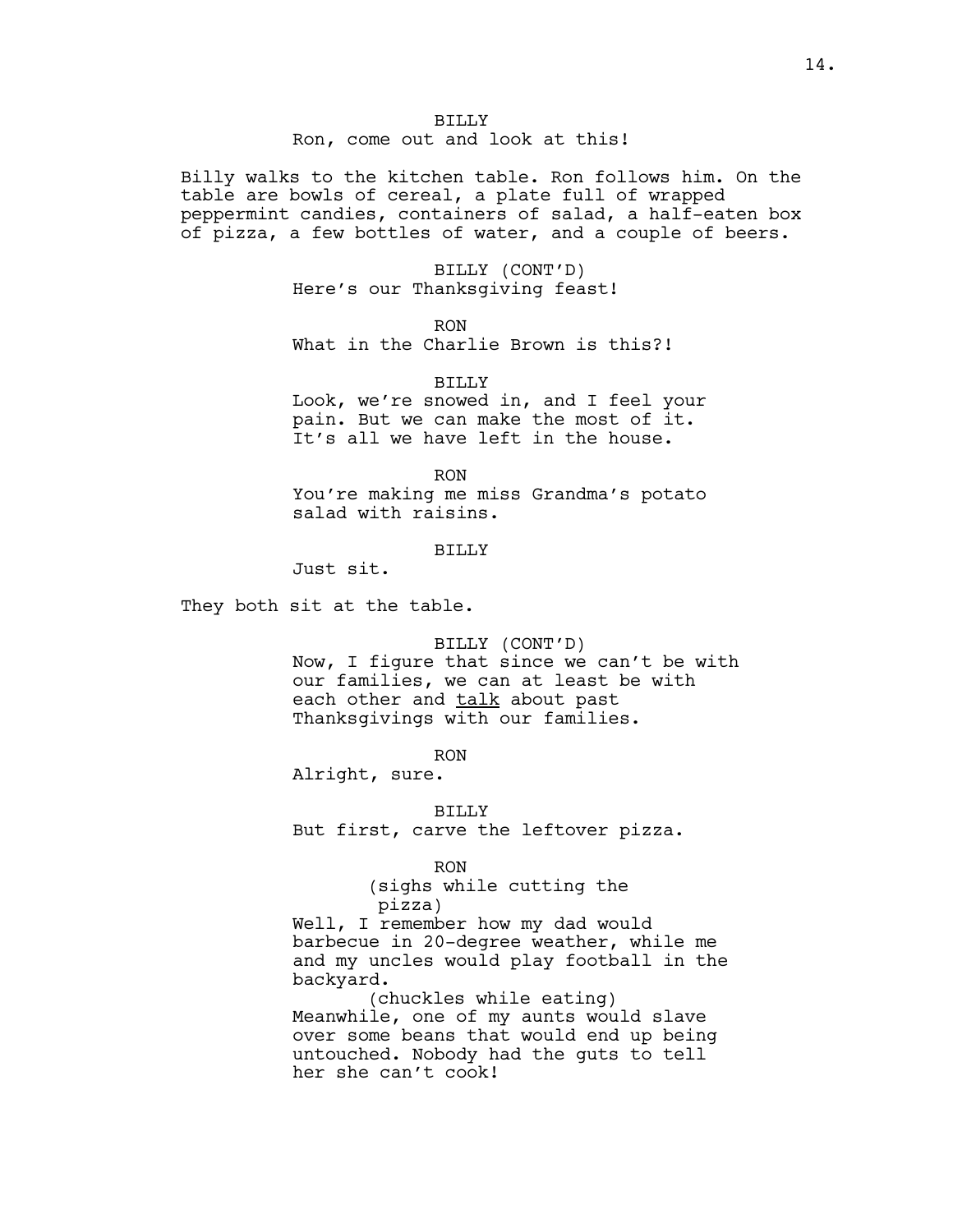Oh, we have no problems telling my mother she can't cook! That's why our maid fixes our meals. I do remember, though, that when my parents were married, my father was about to go on tour. But before he left, he had problems getting the caterers to come to our home, so we had to order from a steakhouse for Thanksgiving instead.

RON

(sarcastically) Humble beginnings, huh?

BILLY Hey, there's the last pepperoni. Make a wish!

They both pull on the pepperoni slice. The piece SNAPS, and they PLOP their seats to the floor off-screen.

> BILLY (O.S.) (CONT'D) I got the bigger piece.

> > $RON (O.S.)$

Liar. I do!

INT. MCNAIR RESIDENCE - LATER

Cynthia and Peter sit with Polly on the couch.

CYNTHIA

Polly, we want to explain to you what you saw.

POLLY I know what I saw.

PETER

You do?

## POLLY

Yeah!

CYNTHIA Oh, good. I thought we had to go over it with you.

POLLY What's to go over? My parents are back together again!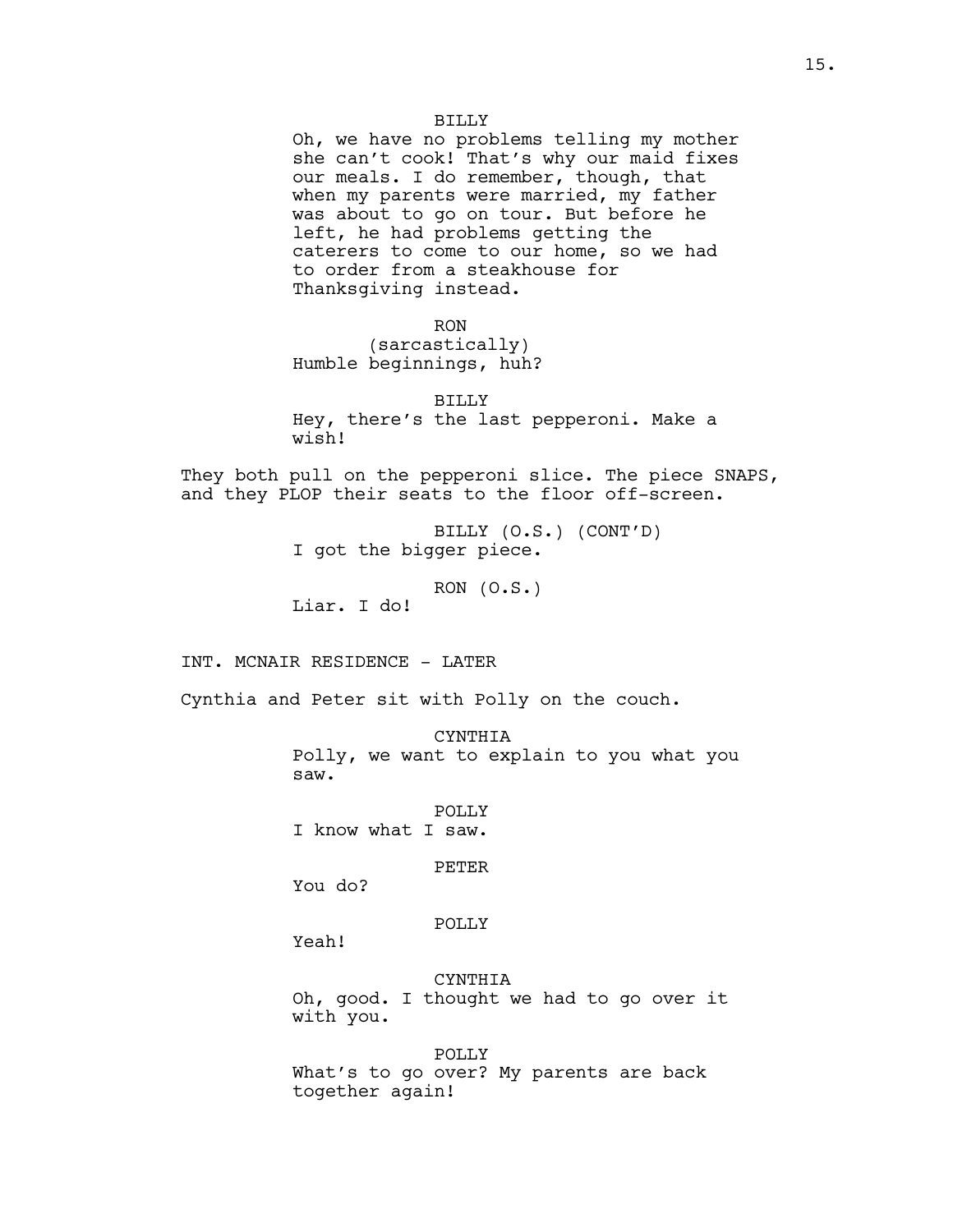She hugs both of them.

POLLY (CONT'D) I'm gonna wash up for dinner.

Polly leaves.

PETER We're back together?

CYNTHIA I don't know!

PETER Well, we need to tell her that!

CYNTHIA How do we tell her?

## PETER

I don't know. "We're not getting back together; we just like having sex with each other."

CYNTHIA Oh, good, introduce our kid to the world of booty calls!

PETER Better learning it here than on the streets!

CYNTHIA We have to think.

PETER Okay, back up to your room.

Peter stands up and grabs Cynthia arm, but Cynthia pulls back.

## CYNTHIA

No!

PETER Oh. I thought that was our thing now.

Peter sits back down.

INT. GROCERY STORE - LATER

The customers sit down while the robber walks with the gun in his hand.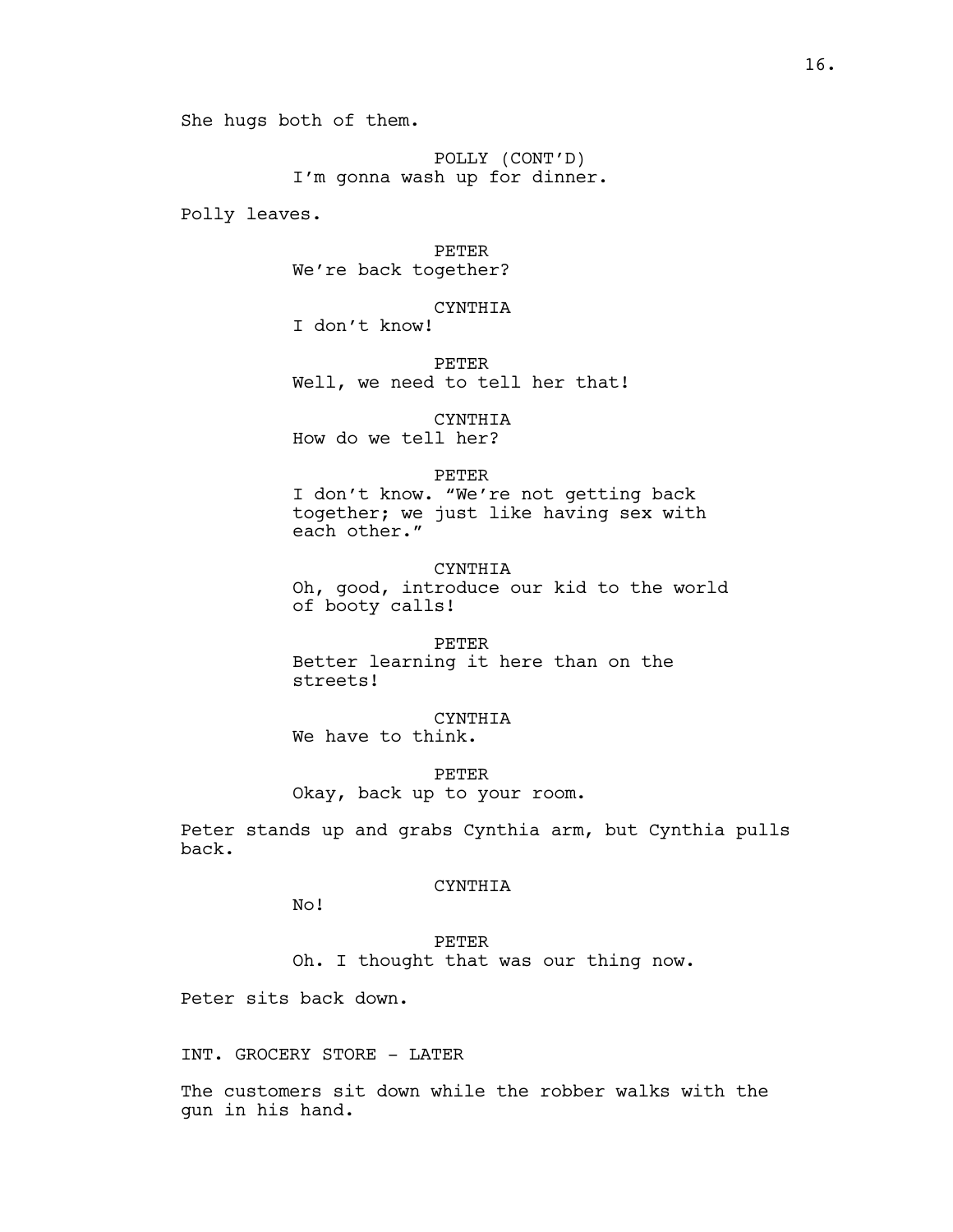## MATT

Aw, dang!

# ERIC

Thinking about getting home too late to eat?

#### MATT

No, I still got my leftover Veterans Day meals to hold me over. I'm mad because I'm missing the Bears game.

## ROBBER

Oh, that's today? Damn! I should have scheduled this robbery for after the holiday.

## GRETCH

It's because you're new to this! Take me. I robbed Timmy's Place right when they were closed.

(to Eric) Your brother and his friend were in there.

ERIC Oh yeah, Billy told me about that one.

## GRETCH

(to the customers) And I know you all remember when I came here for Easter and stole the money AND the Easter baskets! I even had on a bunny suit for the occasion.

A MALE CUSTOMER interjects.

### MALE CUSTOMER

Oh, that was you!

The customers acknowledge her, nod, and talk in agreement.

# ROBBER I guess I have a lot to learn.

ERIC Well, with more practice, you'll get there.

MATT (rolls his eyes) Oh, brother.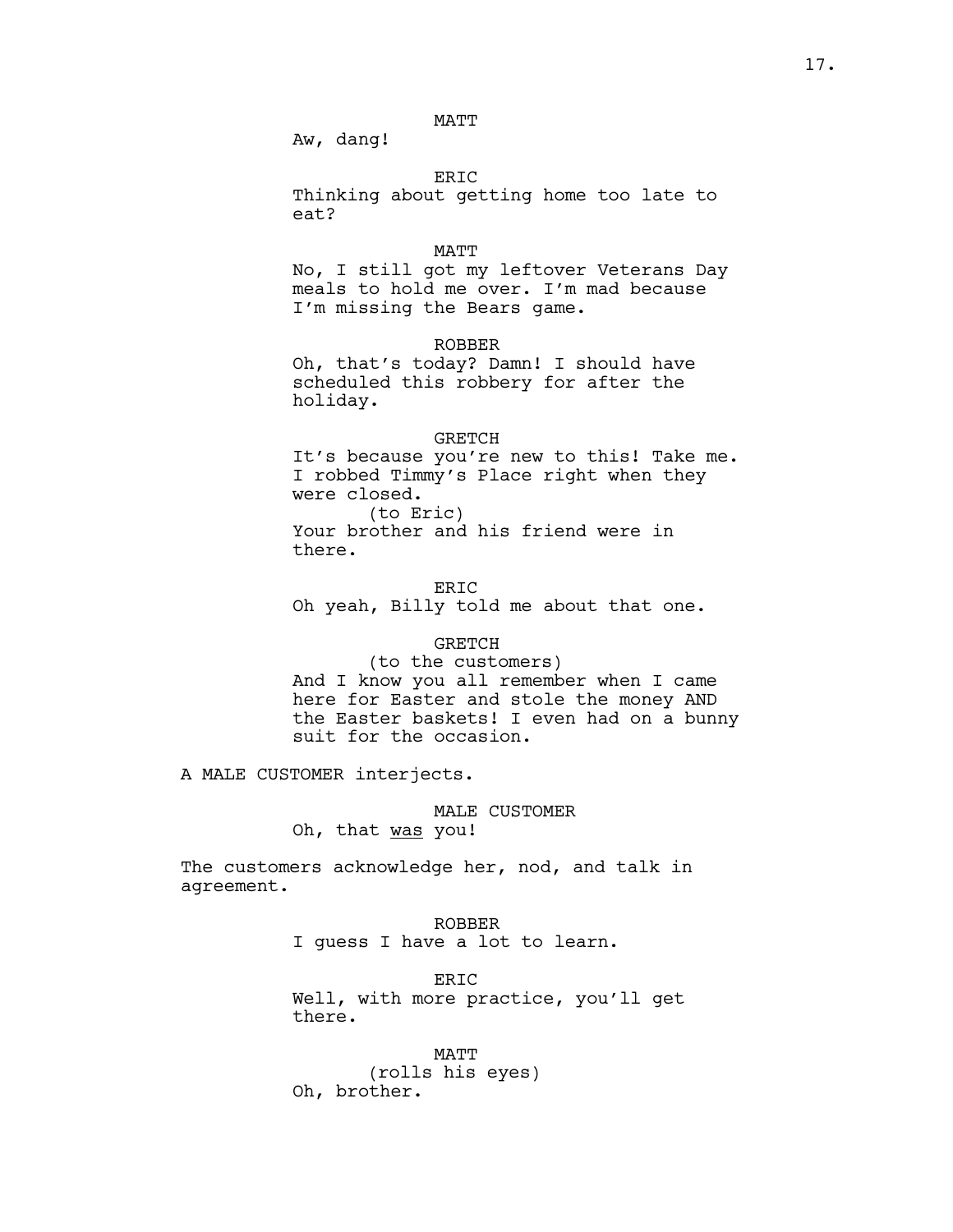OFFICER TOWNSEND, a short, portly woman, makes an announcement from outside.

> OFFICER TOWNSEND (O.S.) Come out with your hands up!

The robber gasps and turns in Townsend's direction. He accidentally pulls the trigger, and water SQUIRTS out.

ROBBER

(looks at the gun)

Huh?

ERIC Gretch, did you know you had a water gun all this time?

GRETCH Oh, that's where my baby cousin hid it!

ROBBER So, guys, at least we stayed off of those snowy roads, right?

He nervously chuckles.

MATT (to the customers) Get him!

The customers run to the robber and rough him up. Townsend enters the store.

> OFFICER TOWNSEND Alright, break it up!

The crowd stops. The robber runs out of the store.

ERIC Officer Townsend, the robber's getting away!

OFFICER TOWNSEND No, I got the robber right here!

She grabs Gretch by the arm and puts handcuffs on her.

GRETCH What? No, I didn't rob them!

OFFICER TOWNSEND Is that not your gun?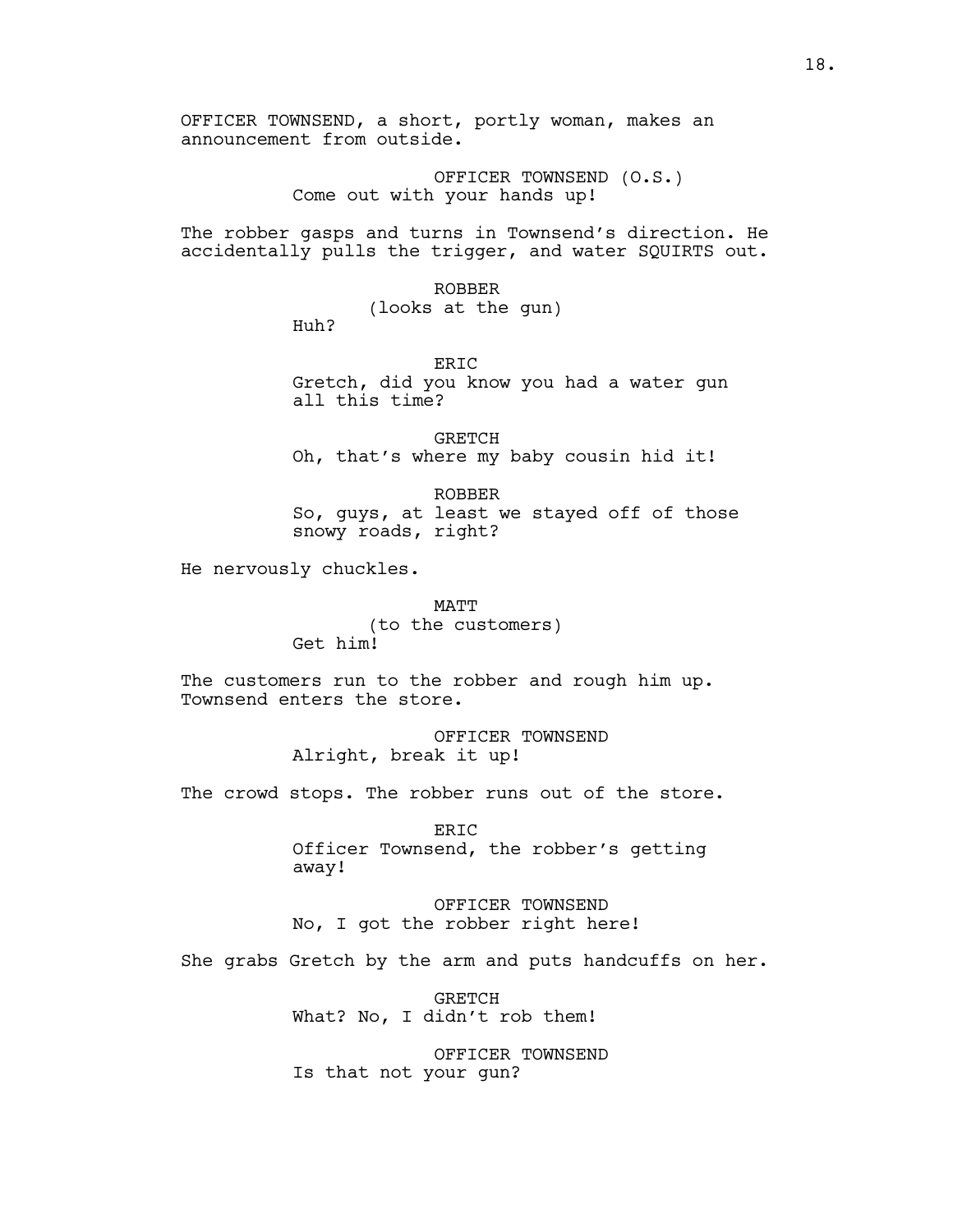OFFICER TOWNSEND

Then that's all I need to know! Let's go!

MATT No, the guy you want just ran out the store!

OFFICER TOWNSEND Oh. Well, he'll be back. They always come back.

GRETCH No, I always come back.

OFFICER TOWNSEND Oh. Oh well, let's go, Gretch. I'm sure you have some priors.

Townsend and Gretch leave the store.

MATT (to Eric) Come on, let's get outta here!

They both grab their shopping cart and exit.

INT. MCNAIR RESIDENCE - LATER

The McNair family sits around the table and finishes eating their dinner.

> PABLO Mmm, best Thanksgiving dinner ever. Thanks, Mom!

CYNTHIA I'm glad you guys liked it.

POLLY So, Mom, Dad, we should start getting ready to hit the mall. Black Friday's starting soon!

PETER Okay, that sounds fine.

POLLY

Then maybe we can take a Christmas photo together! We don't have a pic with the whole family!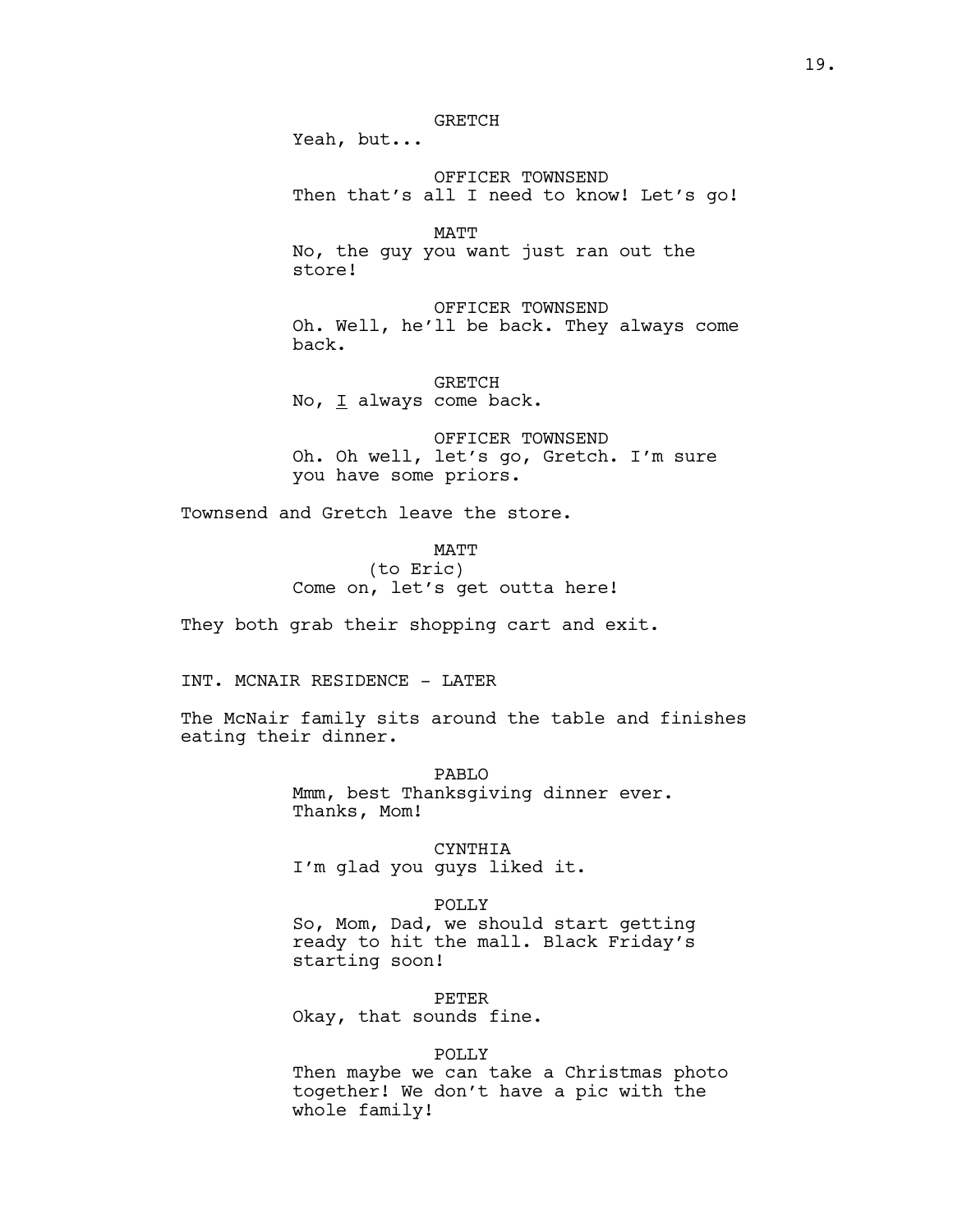Peter and Cynthia look at each other.

CYNTHIA Yeah, kids, there's something we have to say.

### POLLY

Okay...

CYNTHIA Well, your father and I aren't really getting back together.

PABLO It wasn't just a booty call, was it?

## PETER

(gasps) No! See, it's hard to explain. We got married kinda young. The ceremony was even rushed. Blink and you missed it.

CYNTHIA The wedding and the marriage.

POLLY Oh, I get it. You two are just smashing.

## CYNTHIA

Polly! (pause)

Well, yeah.

### POLLY

Why didn't you just say so? We watch enough cable to know the difference. We're not surprised. The only thing that surprised me was how Dad was able to carry that towel with no hands.

### CYNTHIA

(gazing into Peter's eyes, speaking dreamily)

Yeah.

(coming back to Earth and speaking to Polly) But anyway, it confuses us, so we're gonna stop doing it. Literally.

#### PETER

It's for the best. In fact, I'll start right now. Thanks for having me. I'm going home.

(MORE)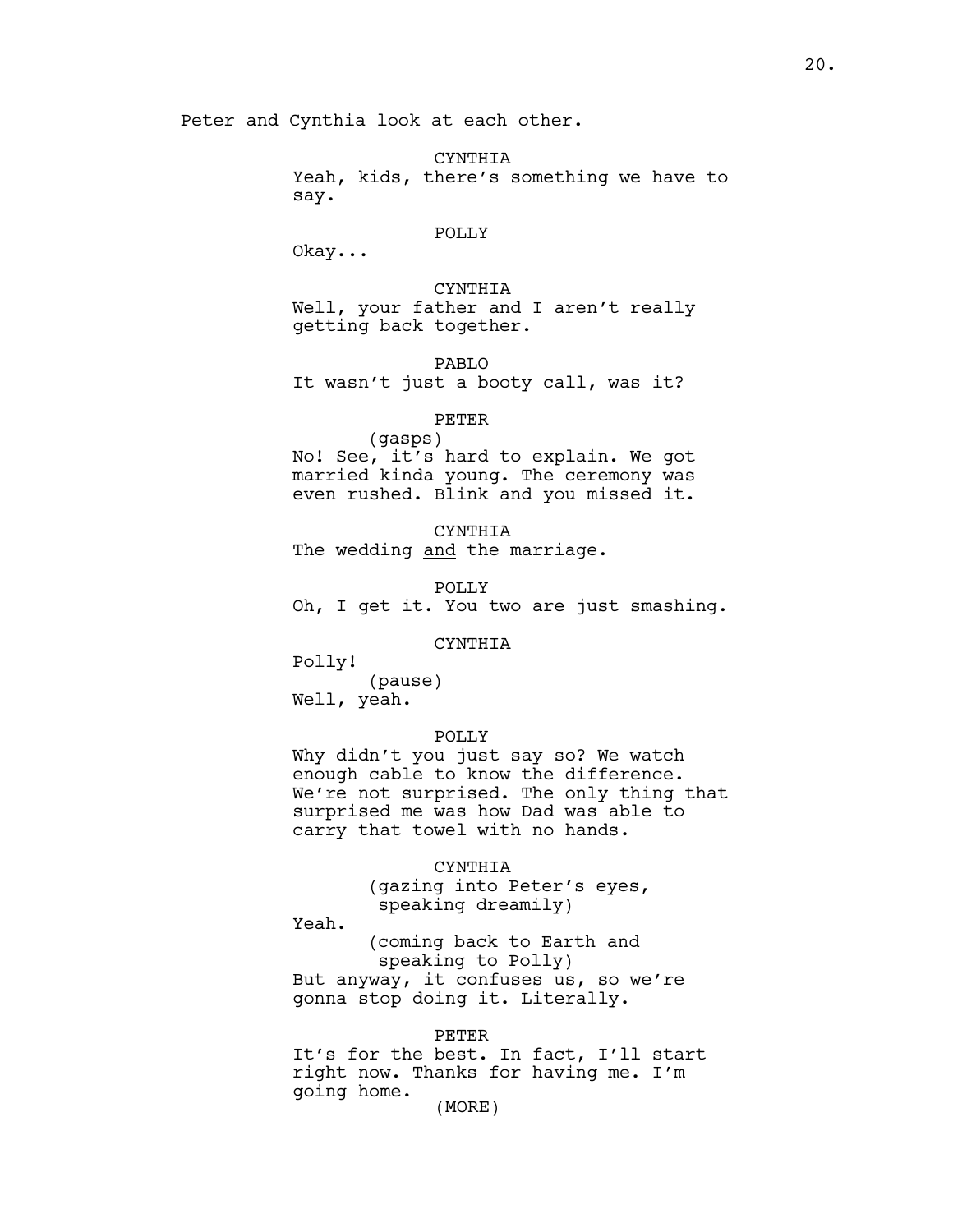He gets up.

## CYNTHIA

Wait. Pablo, do you have any questions?

PABLO

Yeah. Can I have some more pie?

## CYNTHIA

(sighs) No, you had enough. Why don't you guys go play?

POLLY Alright. See ya, Dad.

PABLO Yeah, bye, Dad.

PETER

Later, kids.

The kids go to their rooms.

PETER (CONT'D) Come on, Cynthia, one more for the road.

CYNTHIA Are you serious? We just told our kids that we wouldn't be... (using air quotes) ..."smashing" anymore!

PETER

That's the fun part about it! Now we can do it and try not to get caught!

CYNTHIA

(pauses) Works for me. Come on.

They both hurry to Cynthia's room.

POLLY (O.S.) (sternly) Good night, Dad!!

PETER (turning back around) That's right.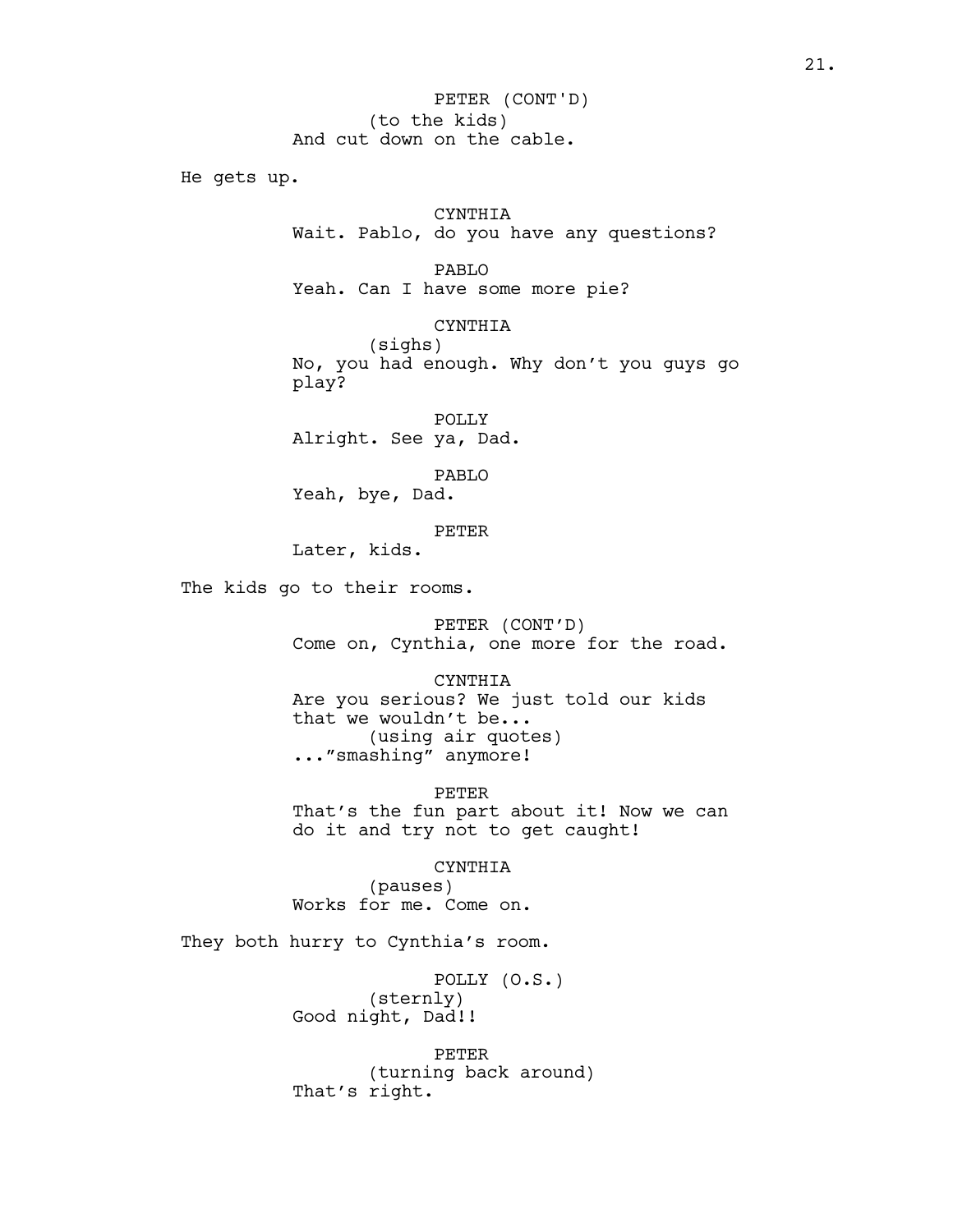INT. NELSON HOUSE - LIVING ROOM - LATER

Eric and Matt enter the dark house with groceries. Rhonda sits on the couch and talks with Billy on the phone.

> MATT We're back, honey.

ERIC The lights are still off?

ON THE CELL PHONE SCREEN

BILLY You're very observant, bro.

BACK TO LIVING ROOM

ERIC

Shut up.

RHONDA What took you guys so long?

MATT

The snowstorm, an attempted robbery. Typical Milwaukee stuff.

ERIC We brought home some stuff for Thanksgiving.

MATT But it'll take a while to make it, especially in the dark.

RHONDA That's alright. Billy's been keeping me company. He was in the same boat.

ON THE CELL PHONE SCREEN

BILLY

Yeah, but Sharon brought home some leftover turkey sandwiches from her job, so we're having that with our other food.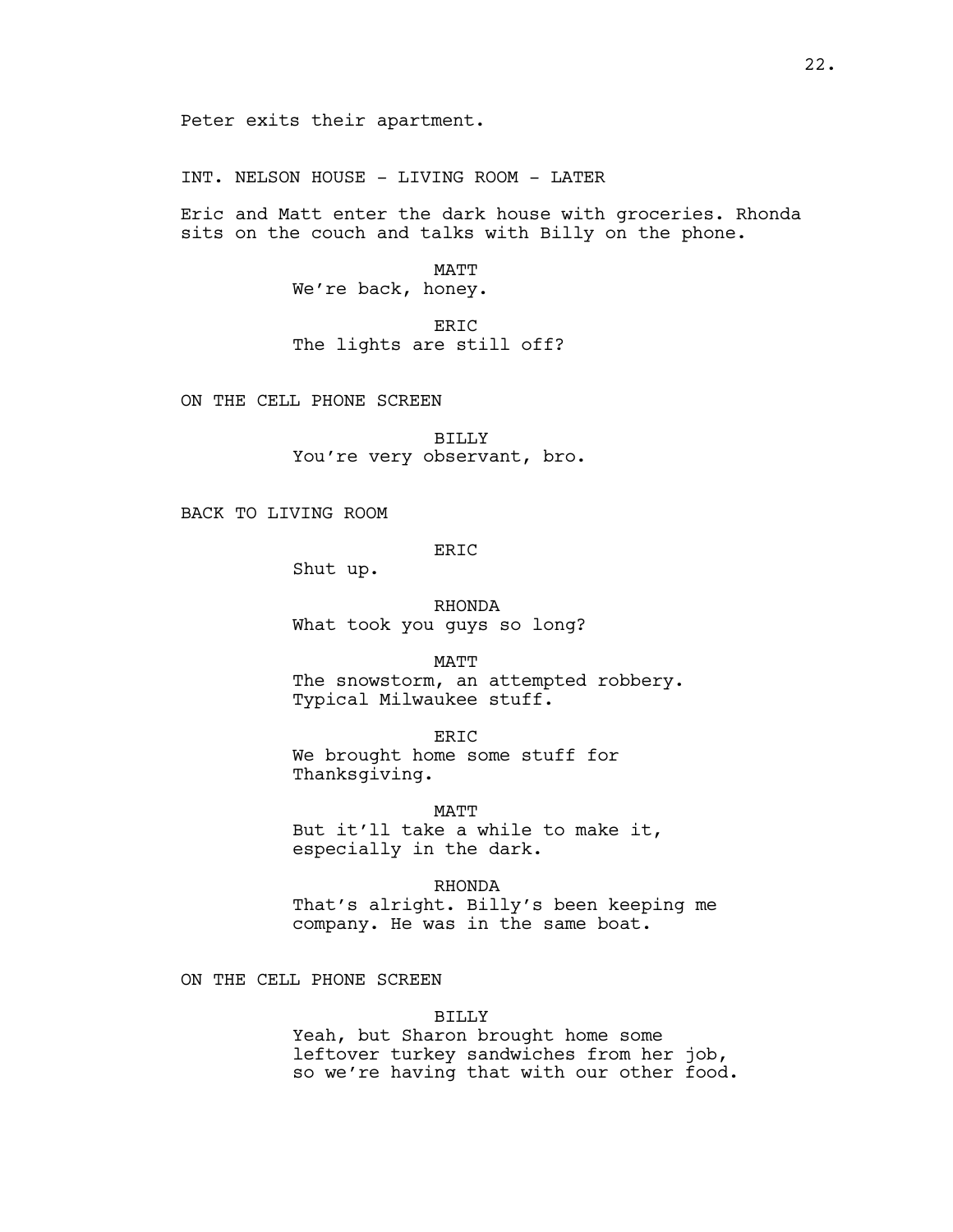MATT

That's good, son.

The power comes back on.

## RHONDA

Finally!

MATT You know, I talked to Timmy. He said that we can come over for Thanksgiving with him.

RHONDA Actually, this is pretty nice right here. Eric, turn off the lights.

ERIC

Okay.

Eric turns off all of the lights.

LONG PAUSE.

### RHONDA

Matt?

## MATT

Yeah?

RHONDA I can be ready in ten minutes.

MATT

I hear that!

ERIC

Yeah!

RHONDA (to Billy) Talk to you later.

The three get up and move around.

INT. POLICE STATION - NIGHT

Officer Townsend walks into the station with a handcuffed Gretch. They approach a table which has a turkey, yams, macaroni, potato salad, rolls, green beans, and other foods.